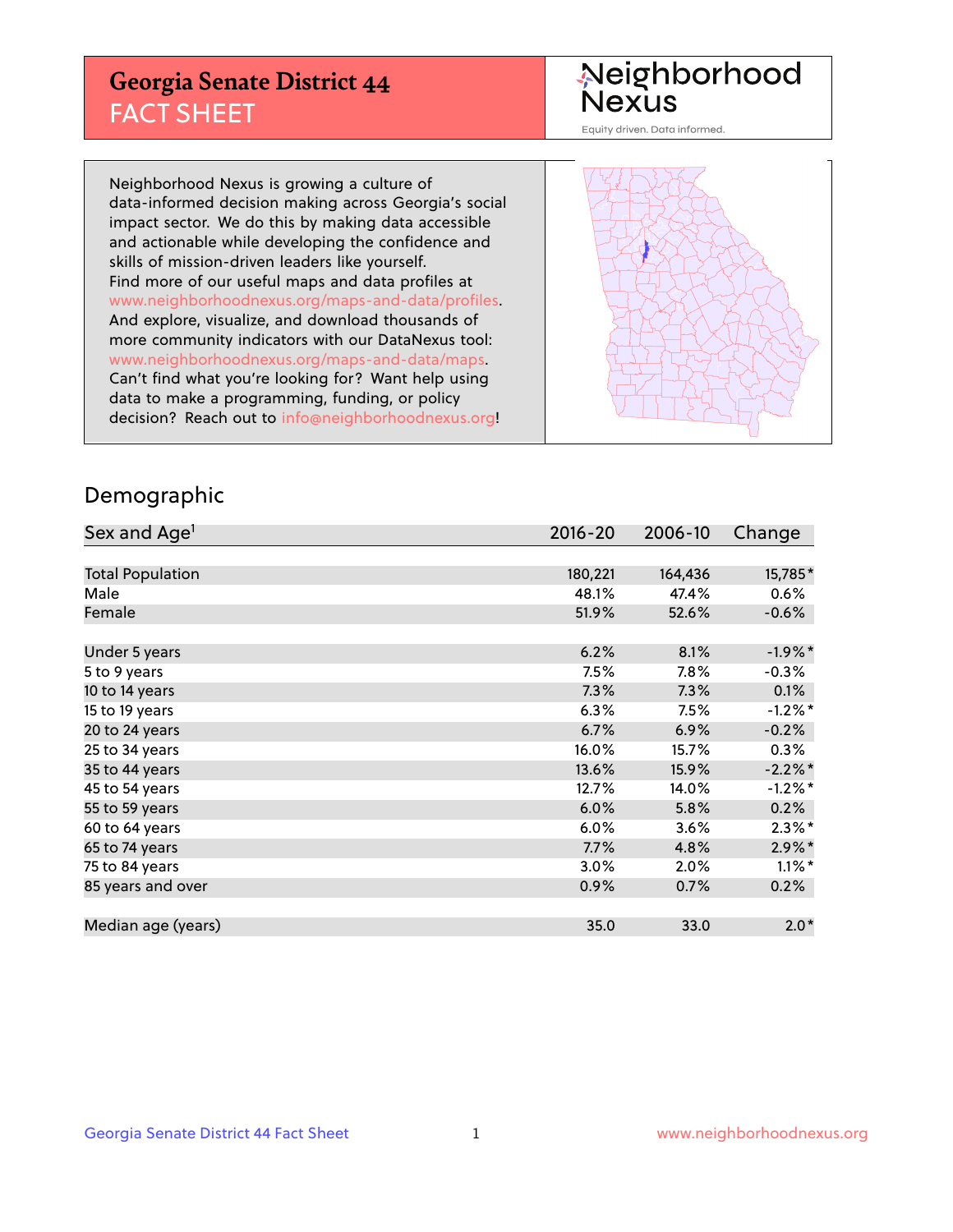## Demographic, continued...

| Race <sup>2</sup>                                            | $2016 - 20$ | 2006-10 | Change      |
|--------------------------------------------------------------|-------------|---------|-------------|
| <b>Total population</b>                                      | 180,221     | 164,436 | 15,785*     |
| One race                                                     | 95.8%       | 98.1%   | $-2.2%$ *   |
| White                                                        | 18.4%       | 22.0%   | $-3.6\%$ *  |
| <b>Black or African American</b>                             | 67.4%       | 67.9%   | $-0.6%$     |
| American Indian and Alaska Native                            | 0.3%        | 0.2%    | 0.1%        |
| Asian                                                        | 5.5%        | 4.2%    | $1.3\%$ *   |
| Native Hawaiian and Other Pacific Islander                   | 0.0%        | 0.0%    | 0.0%        |
| Some other race                                              | 4.2%        | 3.7%    | 0.5%        |
| Two or more races                                            | 4.2%        | 1.9%    | $2.2\%$ *   |
| Race alone or in combination with other race(s) <sup>3</sup> | $2016 - 20$ | 2006-10 | Change      |
| Total population                                             | 180,221     | 164,436 | 15,785*     |
| White                                                        | 21.3%       | 23.6%   | $-2.3%$ *   |
| <b>Black or African American</b>                             | 70.1%       | 69.3%   | 0.8%        |
| American Indian and Alaska Native                            | 1.2%        | 0.6%    | $0.6\%$ *   |
| Asian                                                        | 6.2%        | 4.5%    | $1.7\%$ *   |
| Native Hawaiian and Other Pacific Islander                   | 0.1%        | 0.1%    | 0.1%        |
| Some other race                                              | 5.6%        | 4.0%    | $1.6\%$ *   |
| Hispanic or Latino and Race <sup>4</sup>                     | $2016 - 20$ | 2006-10 | Change      |
| <b>Total population</b>                                      | 180,221     | 164,436 | 15,785*     |
| Hispanic or Latino (of any race)                             | 10.6%       | 8.3%    | $2.2\%$ *   |
| Not Hispanic or Latino                                       | 89.4%       | 91.7%   | $-2.2\%$ *  |
| White alone                                                  | 13.7%       | 18.2%   | $-4.5%$ *   |
| <b>Black or African American alone</b>                       | 66.5%       | 67.2%   | $-0.7%$     |
| American Indian and Alaska Native alone                      | 0.2%        | 0.1%    | 0.1%        |
| Asian alone                                                  | 5.5%        | 4.2%    | $1.3\%$ *   |
| Native Hawaiian and Other Pacific Islander alone             | 0.0%        | 0.0%    | 0.0%        |
| Some other race alone                                        | 0.9%        | 0.3%    | $0.7%$ *    |
| Two or more races                                            | 2.6%        | 1.6%    | $1.0\%$ *   |
| U.S. Citizenship Status <sup>5</sup>                         | 2016-20     | 2006-10 | Change      |
| Foreign-born population                                      | 19,914      | 17,155  | 2,760*      |
| Naturalized U.S. citizen                                     | 53.9%       | 41.1%   | 12.8%*      |
| Not a U.S. citizen                                           | 46.1%       | 58.9%   | $-12.8\%$ * |
|                                                              | 2016-20     | 2006-10 | Change      |
| Citizen, Voting Age Population <sup>6</sup>                  |             |         |             |
| Citizen, 18 and over population                              | 127,108     | 109,563 | 17,545*     |
| Male                                                         | 47.1%       | 45.2%   | $1.9\%$ *   |
| Female                                                       | 52.9%       | 54.8%   | $-1.9%$ *   |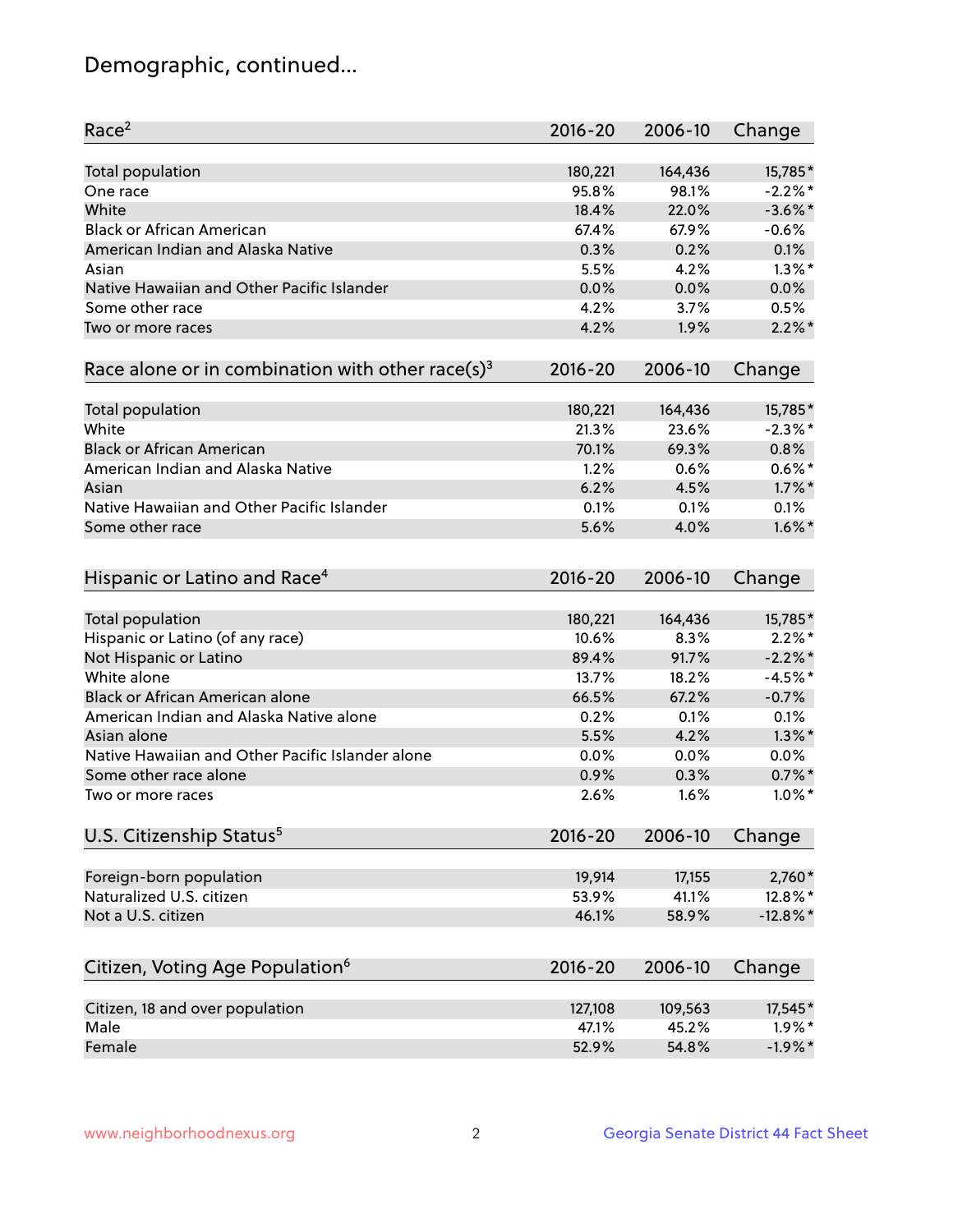#### Economic

| Income <sup>7</sup>                                 | $2016 - 20$ | 2006-10 | Change     |
|-----------------------------------------------------|-------------|---------|------------|
|                                                     |             |         |            |
| All households                                      | 61,028      | 56,092  | 4,936*     |
| Less than \$10,000                                  | 6.3%        | 7.2%    | $-0.9%$    |
| \$10,000 to \$14,999                                | 3.1%        | 4.9%    | $-1.8\%$ * |
| \$15,000 to \$24,999                                | 8.8%        | 10.0%   | $-1.3%$    |
| \$25,000 to \$34,999                                | 9.5%        | 12.5%   | $-2.9\%$ * |
| \$35,000 to \$49,999                                | 14.1%       | 17.6%   | $-3.5%$ *  |
| \$50,000 to \$74,999                                | 20.5%       | 21.5%   | $-1.0%$    |
| \$75,000 to \$99,999                                | 13.9%       | 12.3%   | $1.6\%$ *  |
| \$100,000 to \$149,999                              | 15.6%       | 10.5%   | $5.0\%$ *  |
| \$150,000 to \$199,999                              | 4.5%        | 2.1%    | $2.4\%$ *  |
| \$200,000 or more                                   | 3.7%        | 1.4%    | $2.3\%$ *  |
| Median household income (dollars)                   | 60,338      | 48,041  | 12,296*    |
| Mean household income (dollars)                     | 74,768      | 58,224  | 16,544*    |
| With earnings                                       | 81.6%       | 87.5%   | $-5.9\%$ * |
| Mean earnings (dollars)                             | 74,086      | 57,059  | 17,028*    |
| <b>With Social Security</b>                         | 25.4%       | 19.0%   | $6.4\%$ *  |
| Mean Social Security income (dollars)               | 18,867      | 13,906  | 4,961*     |
| With retirement income                              | 22.9%       | 16.1%   | $6.8\%$ *  |
| Mean retirement income (dollars)                    | 28,095      | 18,084  | 10,011*    |
| With Supplemental Security Income                   | 7.0%        | 3.6%    | $3.3\%$ *  |
| Mean Supplemental Security Income (dollars)         | 9,263       | 8,243   | $1,020*$   |
| With cash public assistance income                  | 2.4%        | 1.8%    | 0.5%       |
| Mean cash public assistance income (dollars)        | 1,060       | 3,410   | $-2,350*$  |
| With Food Stamp/SNAP benefits in the past 12 months | 16.3%       | 11.7%   | 4.6%*      |
|                                                     |             |         |            |
| Families                                            | 40,883      | 38,758  | $2,125*$   |
| Less than \$10,000                                  | 4.1%        | 5.0%    | $-0.9%$    |
| \$10,000 to \$14,999                                | 2.1%        | 3.6%    | $-1.6\%$ * |
| \$15,000 to \$24,999                                | 8.0%        | 9.3%    | $-1.2%$    |
| \$25,000 to \$34,999                                | 9.1%        | 11.9%   | $-2.8\%$ * |
| \$35,000 to \$49,999                                | 13.1%       | 17.3%   | $-4.2\%$ * |
| \$50,000 to \$74,999                                | 20.3%       | 21.7%   | $-1.4%$    |
| \$75,000 to \$99,999                                | 15.3%       | 14.5%   | 0.8%       |
| \$100,000 to \$149,999                              | 18.4%       | 12.6%   | $5.8\%$ *  |
| \$150,000 to \$199,999                              | 5.4%        | 2.5%    | $2.9\%$ *  |
| \$200,000 or more                                   | 4.2%        | 1.5%    | $2.6\%$ *  |
| Median family income (dollars)                      | 67,281      | 53,165  | 14,116*    |
| Mean family income (dollars)                        | 82,092      | 62,722  | 19,370*    |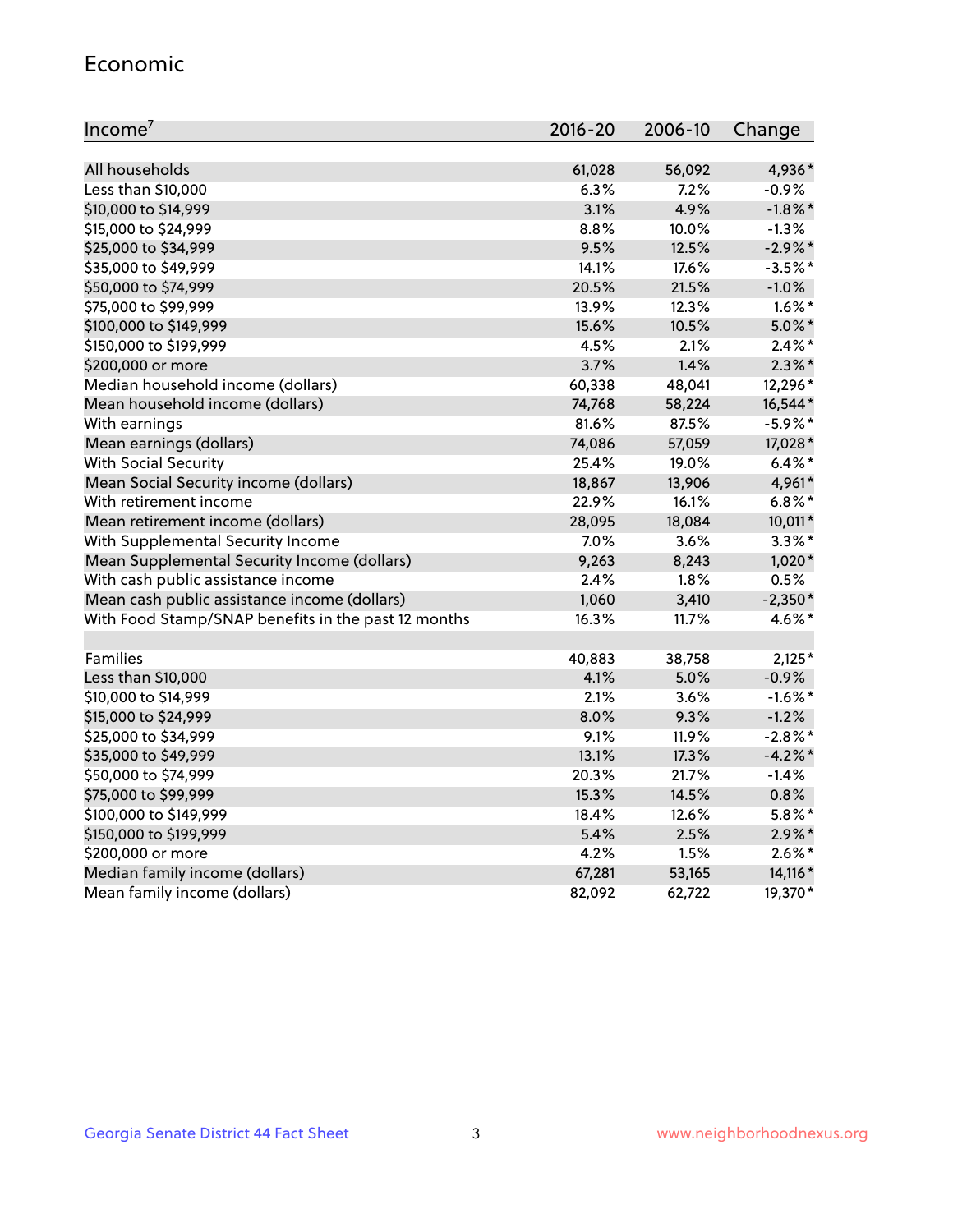## Economic, continued...

| Income, continued <sup>8</sup>                                        | $2016 - 20$ | 2006-10 | Change     |
|-----------------------------------------------------------------------|-------------|---------|------------|
|                                                                       |             |         |            |
| Nonfamily households                                                  | 20,145      | 17,334  | $2,811*$   |
| Median nonfamily income (dollars)                                     | 41,638      | 35,446  | $6,192*$   |
| Mean nonfamily income (dollars)                                       | 54,010      | 44,496  | $9,514*$   |
| Median earnings for workers (dollars)                                 | 32,961      | 29,340  | $3,621*$   |
| Median earnings for male full-time, year-round workers<br>(dollars)   | 43,346      | 41,315  | 2,031*     |
| Median earnings for female full-time, year-round workers<br>(dollars) | 39,429      | 34,597  | 4,831*     |
| Per capita income (dollars)                                           | 26,667      | 21,088  | 5,579*     |
| Families and People Below Poverty Level <sup>9</sup>                  | 2016-20     | 2006-10 | Change     |
|                                                                       |             |         |            |
| <b>All families</b>                                                   | 10.1%       | 11.2%   | $-1.0%$    |
| With related children under 18 years                                  | 16.0%       | 15.8%   | 0.2%       |
| With related children under 5 years only                              | 17.7%       | 15.9%   | 1.8%       |
| Married couple families                                               | 4.4%        | 4.9%    | $-0.5%$    |
| With related children under 18 years                                  | 5.3%        | 6.7%    | $-1.4%$    |
| With related children under 5 years only                              | 2.0%        | 8.2%    | $-6.2%$    |
| Families with female householder, no husband present                  | 19.2%       | 22.5%   | $-3.3%$    |
| With related children under 18 years                                  | 27.6%       | 27.2%   | 0.4%       |
| With related children under 5 years only                              | 29.8%       | 26.5%   | 3.3%       |
|                                                                       |             |         |            |
| All people                                                            | 13.0%       | 13.8%   | $-0.8%$    |
| Under 18 years                                                        | 20.2%       | 20.3%   | $-0.1%$    |
| Related children under 18 years                                       | 20.2%       | 20.1%   | 0.1%       |
| Related children under 5 years                                        | 20.1%       | 24.2%   | $-4.0%$    |
| Related children 5 to 17 years                                        | 20.2%       | 18.4%   | 1.9%       |
| 18 years and over                                                     | 10.6%       | 11.3%   | $-0.7%$    |
| 18 to 64 years                                                        | 10.6%       | 11.4%   | $-0.8%$    |
| 65 years and over                                                     | 10.7%       | 10.3%   | 0.4%       |
| People in families                                                    | 11.4%       | 12.4%   | $-1.0%$    |
| Unrelated individuals 15 years and over                               | 20.6%       | 21.6%   | $-1.0%$    |
|                                                                       |             |         |            |
| Non-Hispanic white people                                             | 14.1%       | 7.7%    | $6.3\%$ *  |
| Black or African-American people                                      | 13.9%       | 13.9%   | $-0.0\%$   |
| Asian people                                                          | 4.5%        | 16.5%   | $-12.0%$   |
| Hispanic or Latino people                                             | 9.5%        | 24.0%   | $-14.5%$ * |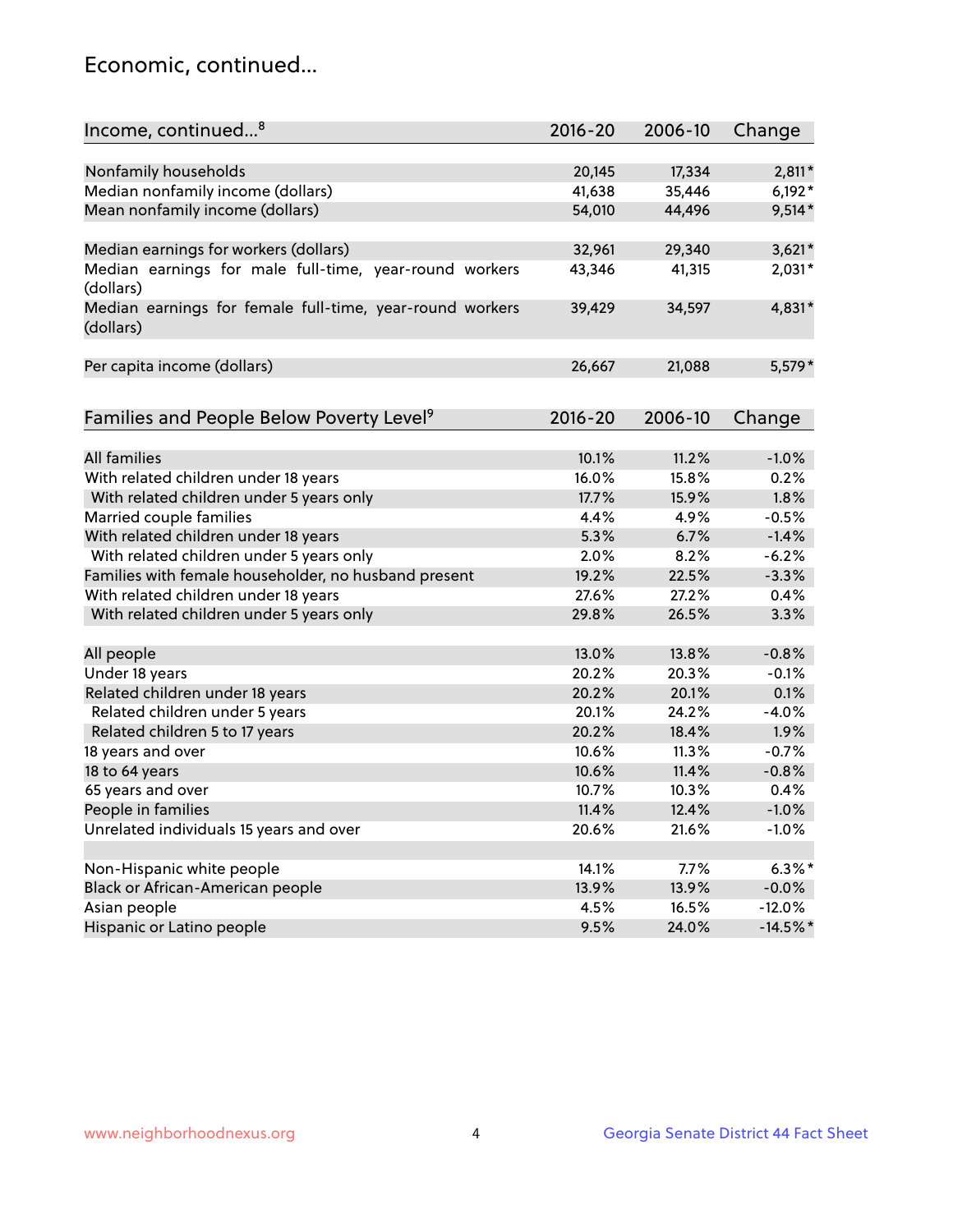## Employment

| Employment Status <sup>10</sup>                                             | $2016 - 20$ | 2006-10 | Change     |
|-----------------------------------------------------------------------------|-------------|---------|------------|
|                                                                             |             |         |            |
| Population 16 years and over                                                | 140,101     | 123,988 | $16,112*$  |
| In labor force                                                              | 65.3%       | 70.0%   | $-4.6\%$ * |
| Civilian labor force                                                        | 65.2%       | 69.5%   | $-4.3%$ *  |
| Employed                                                                    | 60.5%       | 60.8%   | $-0.2%$    |
| Unemployed                                                                  | 4.7%        | 8.8%    | $-4.1\%$ * |
| <b>Armed Forces</b>                                                         | 0.1%        | 0.4%    | $-0.3%$    |
| Not in labor force                                                          | 34.7%       | 30.0%   | 4.6%*      |
| Civilian labor force                                                        | 91,351      | 86,232  | $5,119*$   |
| <b>Unemployment Rate</b>                                                    | 7.2%        | 12.6%   | $-5.5%$ *  |
|                                                                             |             |         |            |
| Females 16 years and over                                                   | 74,043      | 67,107  | 6,936*     |
| In labor force                                                              | 64.0%       | 67.7%   | $-3.8\%$ * |
| Civilian labor force                                                        | 63.9%       | 67.5%   | $-3.6\%$ * |
| Employed                                                                    | 59.5%       | 59.0%   | 0.6%       |
| Own children of the householder under 6 years                               | 12,954      | 14,791  | $-1,837*$  |
|                                                                             | 76.7%       | 73.9%   | 2.7%       |
| All parents in family in labor force                                        |             |         |            |
| Own children of the householder 6 to 17 years                               | 28,440      | 27,729  | 711        |
| All parents in family in labor force                                        | 76.9%       | 80.6%   | $-3.8%$    |
|                                                                             |             |         |            |
| Industry <sup>11</sup>                                                      | $2016 - 20$ | 2006-10 | Change     |
|                                                                             |             |         |            |
| Civilian employed population 16 years and over                              | 84,815      | 75,349  | 9,465*     |
| Agriculture, forestry, fishing and hunting, and mining                      | 0.4%        | 0.2%    | 0.2%       |
| Construction                                                                | 4.9%        | 6.2%    | $-1.4%$    |
| Manufacturing                                                               | 6.9%        | 7.2%    | $-0.3%$    |
| Wholesale trade                                                             | 2.5%        | 3.0%    | $-0.5%$    |
| Retail trade                                                                | 10.6%       | 10.6%   | 0.0%       |
| Transportation and warehousing, and utilities                               | 12.3%       | 12.7%   | $-0.4%$    |
| Information                                                                 | 2.6%        | 3.0%    | $-0.5%$    |
| Finance and insurance, and real estate and rental and leasing               | 5.0%        | 6.4%    | $-1.4\%$ * |
| Professional, scientific, and management, and administrative                | 12.2%       | 9.5%    | $2.7\%$ *  |
| and waste management services                                               |             |         |            |
| Educational services, and health care and social assistance                 | 22.7%       | 20.3%   | $2.4\%$ *  |
| Arts, entertainment, and recreation, and accommodation and<br>food services | 8.5%        | 8.8%    | $-0.3%$    |
| Other services, except public administration                                | 5.1%        | 4.5%    | 0.6%       |
| Public administration                                                       | 6.3%        | 7.4%    | $-1.1%$    |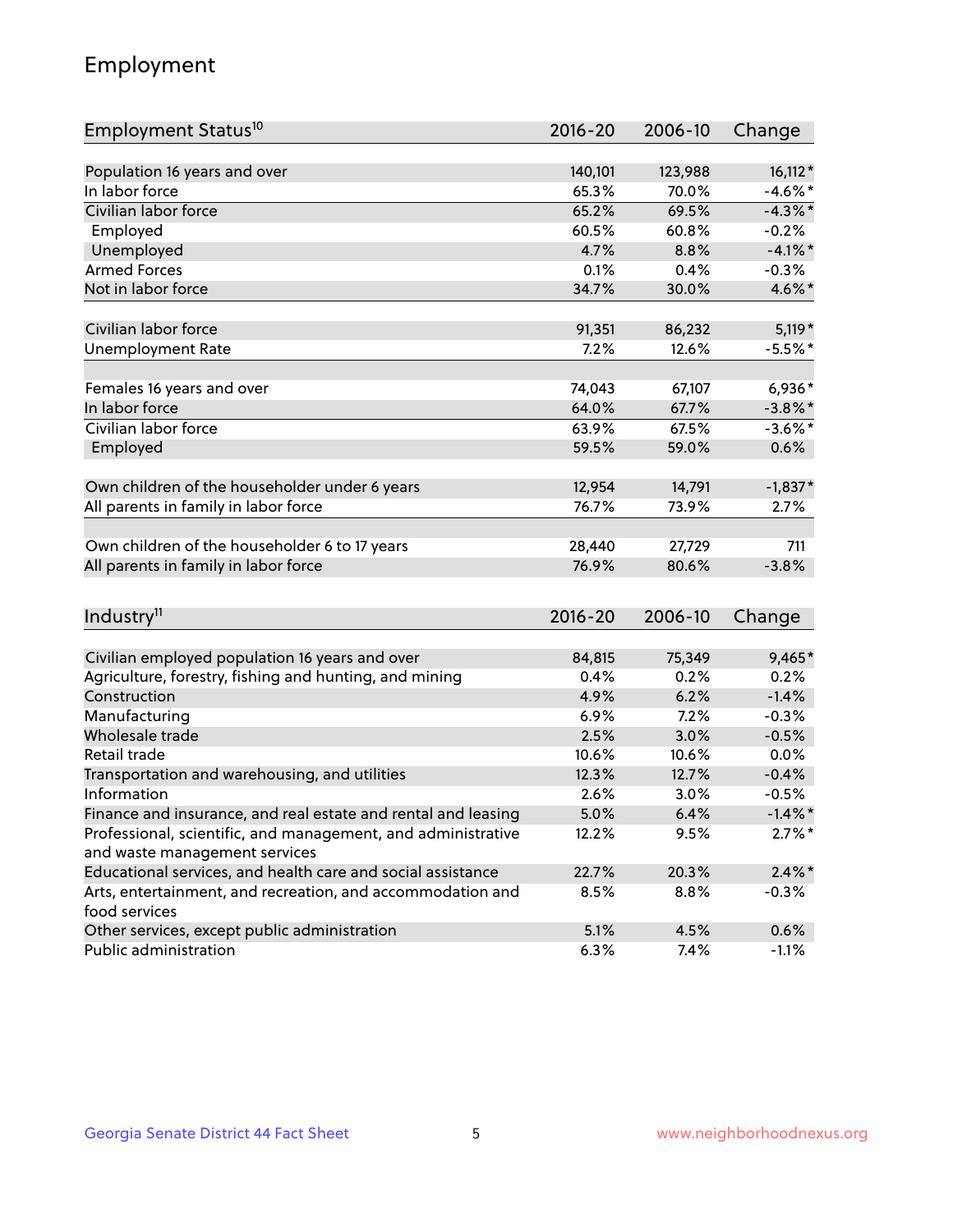## Employment, continued...

| Occupation <sup>12</sup>                                                        | $2016 - 20$ | 2006-10 | Change     |
|---------------------------------------------------------------------------------|-------------|---------|------------|
| Civilian employed population 16 years and over                                  | 84,815      | 75,349  | 9,465*     |
| Management, business, science, and arts occupations                             | 33.6%       | 28.6%   | $5.0\%$ *  |
| Service occupations                                                             | 18.2%       | 18.2%   | 0.0%       |
| Sales and office occupations                                                    | 21.3%       | 27.9%   | $-6.6%$ *  |
|                                                                                 | 6.9%        |         | $-2.0\%$ * |
| Natural<br>and<br>resources,<br>construction,<br>maintenance<br>occupations     |             | 8.9%    |            |
| Production, transportation, and material moving occupations                     | 20.0%       | 16.4%   | $3.7\%$ *  |
| Class of Worker <sup>13</sup>                                                   | $2016 - 20$ | 2006-10 | Change     |
| Civilian employed population 16 years and over                                  | 84,815      | 75,349  | 9,465*     |
| Private wage and salary workers                                                 | 79.3%       | 76.2%   | 3.1%       |
| Government workers                                                              | 16.4%       | 19.3%   | $-2.9%$ *  |
|                                                                                 | 3.9%        | 4.4%    | $-0.5%$    |
| Self-employed in own not incorporated business workers<br>Unpaid family workers | 0.4%        | 0.1%    | 0.2%       |
|                                                                                 |             |         |            |
| Job Flows <sup>14</sup>                                                         | 2019        | 2010    | Change     |
|                                                                                 |             |         |            |
| Total Jobs in district                                                          | 57,544      | 49,053  | 8,491      |
| Held by residents of district                                                   | 13.4%       | 13.0%   | 0.4%       |
| Held by non-residents of district                                               | 86.6%       | 87.0%   | $-0.4%$    |
| Jobs by Industry Sector <sup>15</sup>                                           | 2019        | 2010    | Change     |
| Total Jobs in district                                                          |             |         |            |
|                                                                                 | 57,544      | 49,053  | 8,491      |
| Goods Producing sectors                                                         | 8.7%        | 8.9%    | $-0.2%$    |
| Trade, Transportation, and Utilities sectors                                    | 39.0%       | 36.6%   | 2.4%       |
| All Other Services sectors                                                      | 52.2%       | 54.5%   | $-2.2%$    |
| Total Jobs in district held by district residents                               | 7,731       | 6,374   | 1,357      |
| <b>Goods Producing sectors</b>                                                  | 7.6%        | 7.0%    | 0.7%       |
| Trade, Transportation, and Utilities sectors                                    | 31.8%       | 26.1%   | 5.7%       |
| All Other Services sectors                                                      | 60.6%       | 66.9%   | $-6.3%$    |
|                                                                                 |             |         |            |
| Jobs by Earnings <sup>16</sup>                                                  | 2019        | 2010    | Change     |
| Total Jobs in district                                                          |             |         |            |
|                                                                                 | 57,544      | 49,053  | 8,491      |
| Jobs with earnings \$1250/month or less                                         | 22.8%       | 24.6%   | $-1.8%$    |
| Jobs with earnings \$1251/month to \$3333/month                                 | 33.7%       | 38.8%   | $-5.2%$    |
| Jobs with earnings greater than \$3333/month                                    | 43.5%       | 36.6%   | 6.9%       |
| Total Jobs in district held by district residents                               | 7,731       | 6,374   | 1,357      |
| Jobs with earnings \$1250/month or less                                         | 26.2%       | 28.2%   | $-2.0%$    |
| Jobs with earnings \$1251/month to \$3333/month                                 | 38.4%       | 42.0%   | $-3.7%$    |
| Jobs with earnings greater than \$3333/month                                    | 35.4%       | 29.8%   | 5.6%       |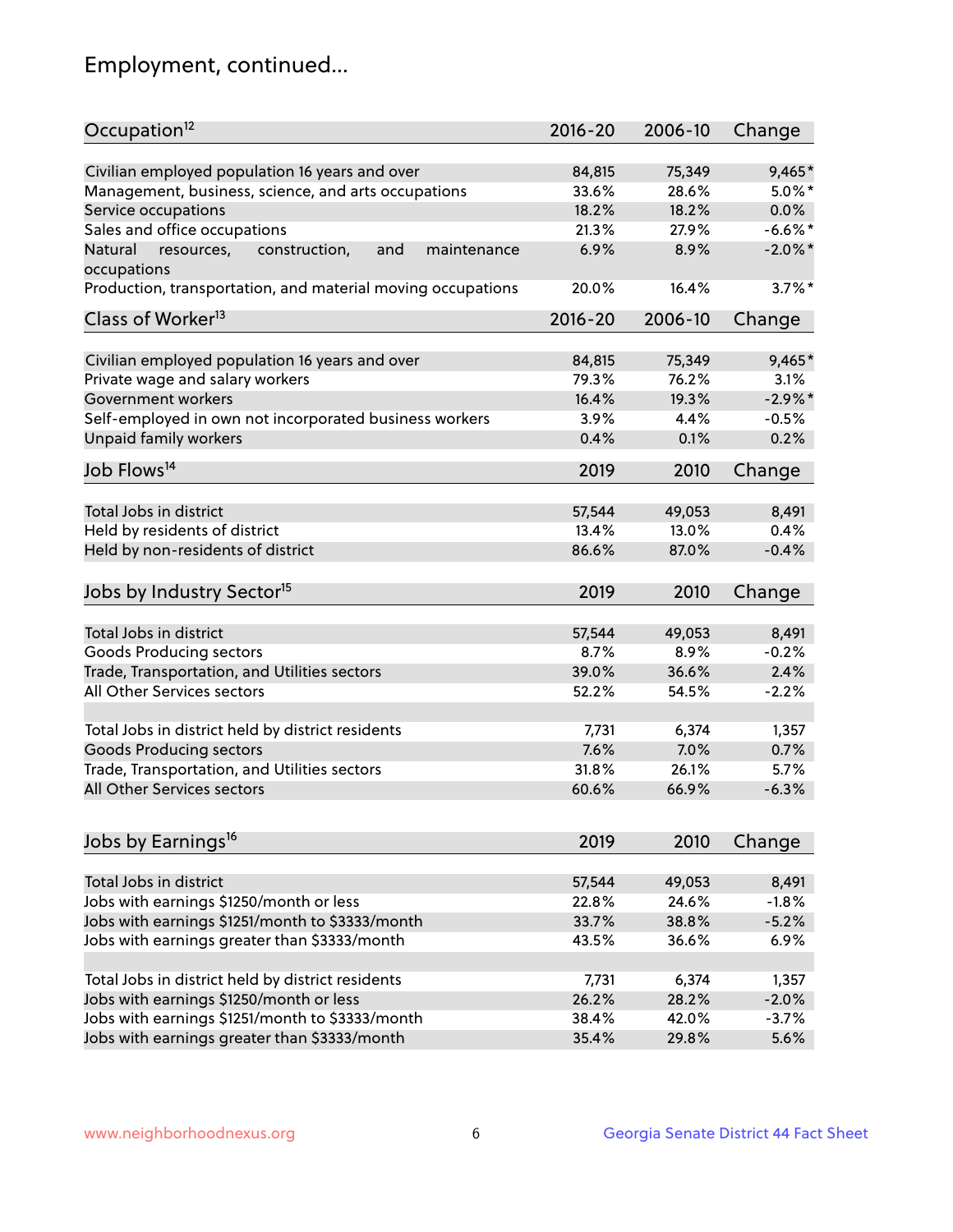## Employment, continued...

| 2019   | 2010   | Change  |
|--------|--------|---------|
|        |        |         |
| 57,544 | 49,053 | 8,491   |
| 22.0%  | 20.5%  | 1.4%    |
| 56.0%  | 61.3%  | $-5.3%$ |
| 22.1%  | 18.2%  | 3.8%    |
|        |        |         |
| 7,731  | 6.374  | 1,357   |
| 22.4%  | 20.9%  | 1.5%    |
| 53.0%  | 59.1%  | $-6.2%$ |
| 24.7%  | 20.0%  | 4.7%    |
|        |        |         |

#### Education

| School Enrollment <sup>18</sup>                | $2016 - 20$ | 2006-10 | Change     |
|------------------------------------------------|-------------|---------|------------|
|                                                |             |         |            |
| Population 3 years and over enrolled in school | 49,957      | 47,951  | 2,006      |
| Nursery school, preschool                      | $5.2\%$     | 7.2%    | $-2.0\%$ * |
| Kindergarten                                   | 6.0%        | 4.2%    | $1.8\%$ *  |
| Elementary school (grades 1-8)                 | 42.3%       | 41.4%   | 0.8%       |
| High school (grades 9-12)                      | 19.6%       | 23.8%   | $-4.2%$ *  |
| College or graduate school                     | 26.9%       | 23.3%   | $3.6\%$ *  |
| Educational Attainment <sup>19</sup>           | $2016 - 20$ | 2006-10 | Change     |
|                                                |             |         |            |
| Population 25 years and over                   | 118,962     | 102,699 | $16,263*$  |
| Less than 9th grade                            | 4.7%        | 5.4%    | $-0.7%$    |
| 9th to 12th grade, no diploma                  | 8.2%        | 10.3%   | $-2.1\%$ * |
| High school graduate (includes equivalency)    | 30.0%       | 31.3%   | $-1.3\%$   |
| Some college, no degree                        | 21.6%       | 24.6%   | $-3.0\%$ * |
| Associate's degree                             | 8.9%        | 7.2%    | $1.8\%$ *  |
| Bachelor's degree                              | 16.5%       | 14.6%   | $1.9\%$ *  |
| Graduate or professional degree                | 10.0%       | 6.6%    | $3.4\%$    |
|                                                |             |         |            |
| Percent high school graduate or higher         | 87.1%       | 84.3%   | $2.8\%$ *  |
| Percent bachelor's degree or higher            | 26.5%       | 21.2%   | $5.3\%$ *  |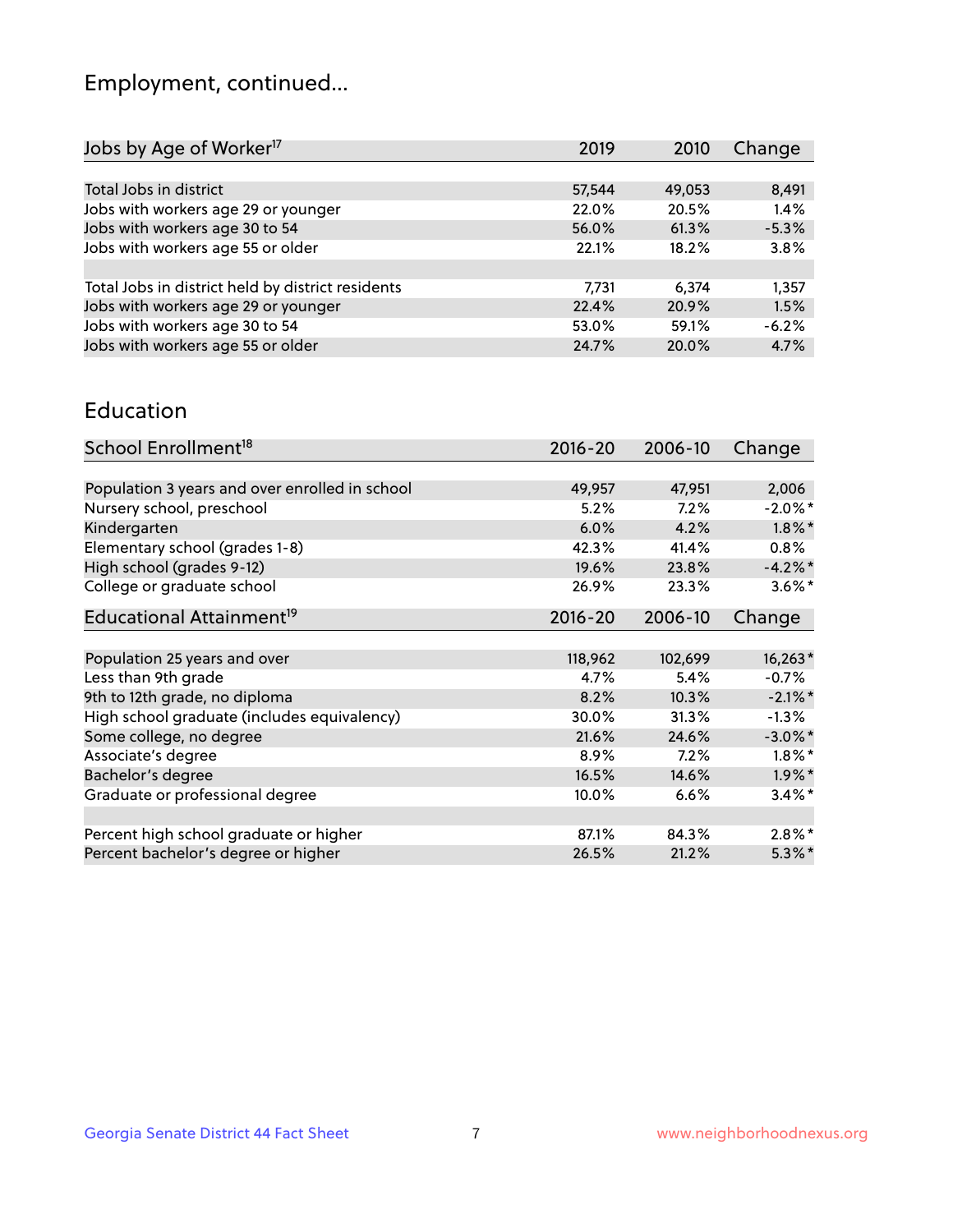## Housing

| Households by Type <sup>20</sup>                     | 2016-20         | 2006-10      | Change            |
|------------------------------------------------------|-----------------|--------------|-------------------|
|                                                      |                 |              |                   |
| <b>Total households</b>                              | 61,028          | 56,092       | 4,936*            |
| Family households (families)                         | 67.0%           | 69.1%        | $-2.1\%$ *        |
| With own children under 18 years                     | 26.3%           | 34.7%        | $-8.4\%$ *        |
| Married-couple family                                | 37.9%           | 41.2%        | $-3.2\%$ *        |
| With own children of the householder under 18 years  | 13.1%           | 18.4%        | $-5.3\%$ *        |
| Male householder, no wife present, family            | 6.4%            | 5.1%         | $1.3\%$ *         |
| With own children of the householder under 18 years  | 2.6%            | 2.4%         | 0.2%              |
| Female householder, no husband present, family       | 22.6%           | 22.8%        | $-0.2%$           |
| With own children of the householder under 18 years  | 10.6%           | 13.9%        | $-3.3\%$ *        |
| Nonfamily households                                 | 33.0%           | 30.9%        | $2.1\%$ *         |
| Householder living alone                             | 27.0%           | 25.8%        | 1.2%              |
| 65 years and over                                    | 6.6%            | 4.5%         | $2.1\%$ *         |
|                                                      |                 |              |                   |
| Households with one or more people under 18 years    | 32.2%           | 40.8%        | $-8.6\%$ *        |
| Households with one or more people 65 years and over | 24.0%           | 15.9%        | $8.1\%$ *         |
|                                                      |                 |              |                   |
| Average household size                               | 2.88            | 2.85         | 0.02              |
| Average family size                                  | 3.52            | 3.47         | 0.05              |
|                                                      |                 |              |                   |
| Housing Occupancy <sup>21</sup>                      | $2016 - 20$     | 2006-10      | Change            |
|                                                      |                 | 65,724       |                   |
| Total housing units                                  | 67,952<br>89.8% | 85.3%        | $2,228*$<br>4.5%* |
| Occupied housing units                               |                 |              |                   |
| Vacant housing units                                 | 10.2%           | 14.7%        | $-4.5%$ *         |
| Homeowner vacancy rate                               | 1.7             | 5.6          | $-3.9*$           |
| Rental vacancy rate                                  | 8.5             | 14.3         | $-5.7*$           |
|                                                      |                 |              |                   |
| Units in Structure <sup>22</sup>                     | $2016 - 20$     | 2006-10      | Change            |
| Total housing units                                  | 67,952          | 65,724       | $2,228*$          |
| 1-unit, detached                                     | 72.7%           | 72.9%        | $-0.2%$           |
|                                                      |                 |              |                   |
| 1-unit, attached                                     | 4.2%<br>0.8%    | 3.5%<br>0.7% | 0.7%              |
| 2 units                                              |                 |              | 0.1%              |
| 3 or 4 units                                         | 2.2%            | 2.9%         | $-0.7%$           |
| 5 to 9 units                                         | 6.0%            | 7.2%         | $-1.2%$           |
| 10 to 19 units                                       | 6.2%            | 5.4%         | 0.8%              |
| 20 or more units                                     | 4.5%            | 4.2%         | 0.3%              |
| Mobile home                                          | 3.4%            | 3.1%         | 0.3%              |
| Boat, RV, van, etc.                                  | 0.1%            | 0.0%         | 0.1%              |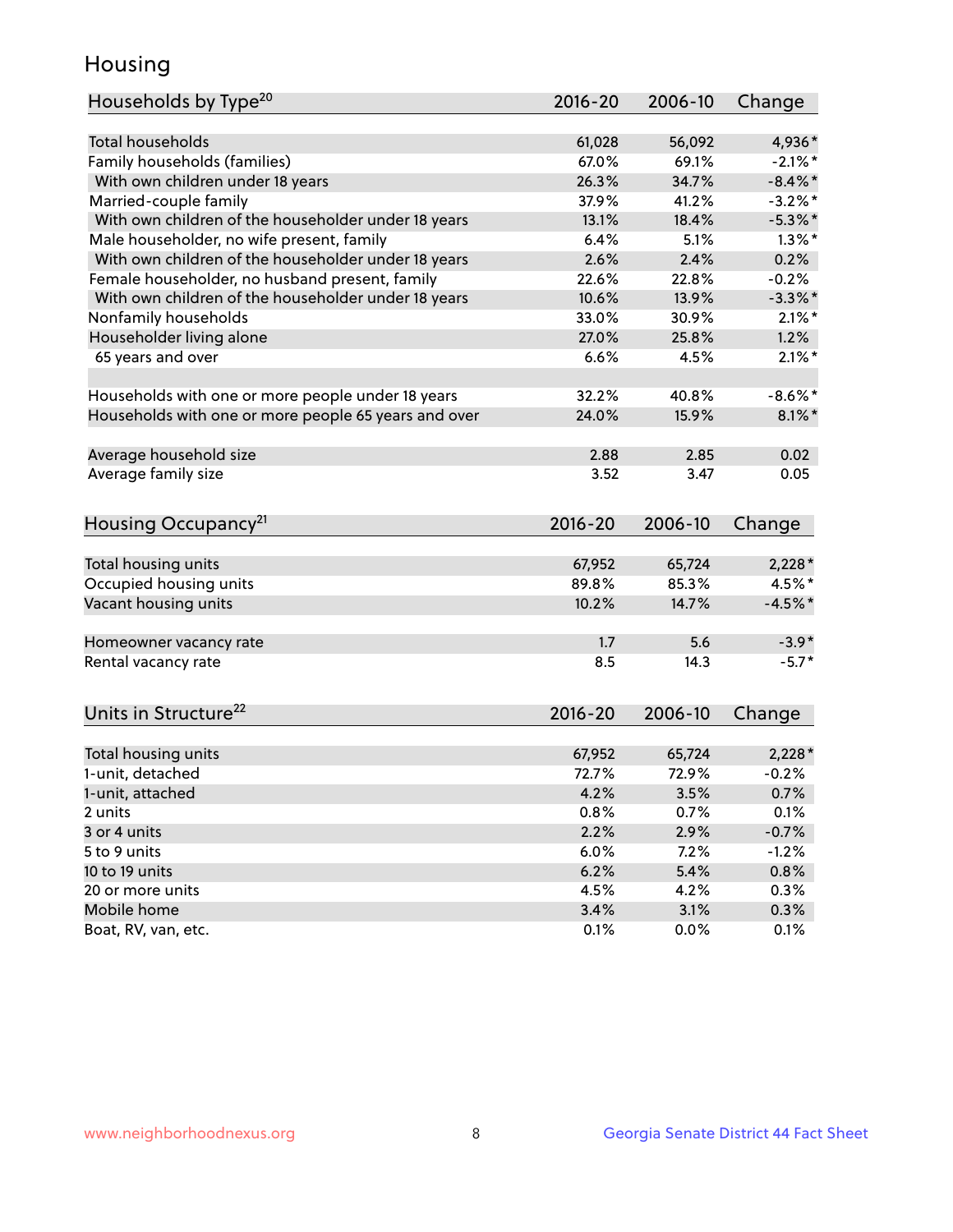## Housing, Continued...

| Year Structure Built <sup>23</sup>             | 2016-20     | 2006-10 | Change      |
|------------------------------------------------|-------------|---------|-------------|
| Total housing units                            | 67,952      | 65,724  | $2,228*$    |
| Built 2014 or later                            | 3.6%        | (X)     | (X)         |
| Built 2010 to 2013                             | 1.3%        | (X)     | (X)         |
| Built 2000 to 2009                             | 27.5%       | 25.8%   | 1.7%        |
| Built 1990 to 1999                             | 17.2%       | 18.7%   | $-1.5%$ *   |
| Built 1980 to 1989                             | 14.7%       | 14.2%   | 0.5%        |
| Built 1970 to 1979                             | 14.5%       | 17.3%   | $-2.8\%$ *  |
| Built 1960 to 1969                             | 10.4%       | 12.6%   | $-2.3\%$ *  |
| Built 1950 to 1959                             | 6.5%        | 7.5%    | $-1.0%$     |
| Built 1940 to 1949                             | 2.5%        | 2.0%    | 0.5%        |
| Built 1939 or earlier                          | 2.0%        | 1.9%    | 0.1%        |
| Housing Tenure <sup>24</sup>                   | $2016 - 20$ | 2006-10 | Change      |
|                                                |             |         |             |
| Occupied housing units                         | 61,028      | 56,092  | 4,936*      |
| Owner-occupied                                 | 63.3%       | 68.9%   | $-5.6\%$ *  |
| Renter-occupied                                | 36.7%       | 31.1%   | $5.6\%$ *   |
| Average household size of owner-occupied unit  | 2.88        | 2.88    | 0.00        |
| Average household size of renter-occupied unit | 2.87        | 2.80    | 0.07        |
| Residence 1 Year Ago <sup>25</sup>             | $2016 - 20$ | 2006-10 | Change      |
| Population 1 year and over                     | 178,271     | 161,872 | 16,399*     |
| Same house                                     | 85.3%       | 81.3%   | $4.0\%$ *   |
| Different house in the U.S.                    | 14.4%       | 18.3%   | $-3.9\%$ *  |
| Same county                                    | 6.5%        | 8.7%    | $-2.3\%$ *  |
| Different county                               | 7.9%        | 9.6%    | $-1.7\%$ *  |
| Same state                                     | 5.7%        | 6.8%    | $-1.1%$     |
| Different state                                | 2.2%        | 2.7%    | $-0.6%$     |
| Abroad                                         | 0.3%        | 0.4%    | $-0.0%$     |
| Value of Housing Unit <sup>26</sup>            | $2016 - 20$ | 2006-10 | Change      |
| Owner-occupied units                           | 38,640      | 38,675  | $-35$       |
| Less than \$50,000                             | 6.7%        | 4.9%    | 1.8%        |
| \$50,000 to \$99,999                           | 18.2%       | 12.3%   | $5.8\%$ *   |
| \$100,000 to \$149,999                         | 24.4%       | 37.8%   | $-13.4\%$ * |
| \$150,000 to \$199,999                         | 21.0%       | 26.9%   | $-5.9\%$ *  |
| \$200,000 to \$299,999                         | 17.5%       | 13.6%   | $3.9\%$ *   |
| \$300,000 to \$499,999                         | 8.4%        | 3.5%    | 4.9%*       |
| \$500,000 to \$999,999                         | 2.8%        | 0.5%    | 2.3%        |
| \$1,000,000 or more                            | 1.0%        | 0.5%    | 0.5%        |
| Median (dollars)                               | 151,289     | 143,730 | 7,559*      |
| Mortgage Status <sup>27</sup>                  | $2016 - 20$ | 2006-10 | Change      |
|                                                |             |         |             |
| Owner-occupied units                           | 38,640      | 38,675  | $-35$       |
| Housing units with a mortgage                  | 72.1%       | 81.5%   | $-9.5%$ *   |
| Housing units without a mortgage               | 27.9%       | 18.5%   | $9.5%$ *    |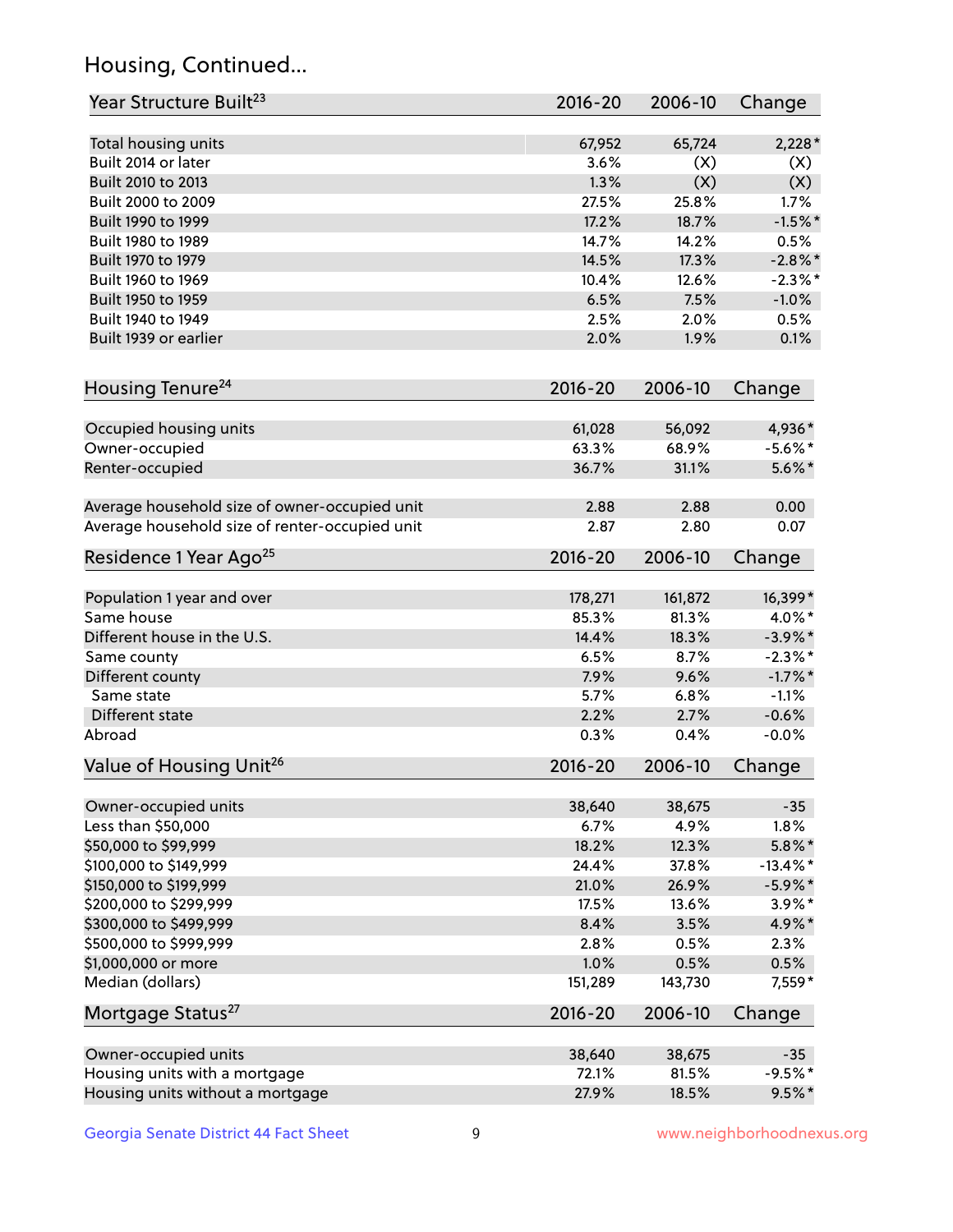## Housing, Continued...

| Selected Monthly Owner Costs <sup>28</sup>                                            | 2016-20 | 2006-10 | Change     |
|---------------------------------------------------------------------------------------|---------|---------|------------|
| Housing units with a mortgage                                                         | 27,854  | 31,539  | $-3,685*$  |
| Less than \$300                                                                       | 0.3%    | 0.1%    | 0.2%       |
| \$300 to \$499                                                                        | 0.7%    | 0.7%    | 0.0%       |
| \$500 to \$999                                                                        | 21.3%   | 15.7%   | $5.6\%*$   |
| \$1,000 to \$1,499                                                                    | 42.4%   | 42.7%   | $-0.2%$    |
| \$1,500 to \$1,999                                                                    | 21.1%   | 29.1%   | $-8.0\%$ * |
| \$2,000 to \$2,999                                                                    | 11.8%   | 10.4%   | 1.5%       |
| \$3,000 or more                                                                       | 2.3%    | 1.5%    | $0.8\%$    |
| Median (dollars)                                                                      | 1,313   | 1,403   | $-91*$     |
| Housing units without a mortgage                                                      | 10,787  | 7,136   | $3,650*$   |
| Less than \$150                                                                       | 1.4%    | 1.5%    | $-0.1%$    |
| \$150 to \$249                                                                        | 6.0%    | 12.0%   | $-5.9%$    |
| \$250 to \$349                                                                        | 22.0%   | 20.6%   | 1.4%       |
| \$350 to \$499                                                                        | 26.6%   | 33.1%   | $-6.5%$    |
| \$500 to \$699                                                                        | 29.2%   | 21.8%   | 7.4%       |
| \$700 or more                                                                         | 14.8%   | 11.0%   | 3.8%       |
| Median (dollars)                                                                      | 466     | 426     | 40*        |
| Household Income <sup>29</sup>                                                        |         |         |            |
| Housing units with a mortgage (excluding units where<br>SMOCAPI cannot be computed)   | 27,703  | 31,335  | $-3,631*$  |
| Less than 20.0 percent                                                                | 45.7%   | 25.4%   | 20.3%*     |
| 20.0 to 24.9 percent                                                                  | 14.4%   | 17.7%   | $-3.3\%$ * |
| 25.0 to 29.9 percent                                                                  | 10.6%   | 12.8%   | $-2.1\%$ * |
| 30.0 to 34.9 percent                                                                  | 6.0%    | 11.1%   | $-5.2\%$ * |
| 35.0 percent or more                                                                  | 23.3%   | 33.0%   | $-9.7%$ *  |
| Not computed                                                                          | 150     | 204     | $-54$      |
| Housing unit without a mortgage (excluding units where<br>SMOCAPI cannot be computed) | 10,699  | 7,083   | $3,615*$   |
| Less than 10.0 percent                                                                | 55.4%   | 39.5%   | 15.9%*     |
| 10.0 to 14.9 percent                                                                  | 16.9%   | 21.1%   | $-4.2%$    |
| 15.0 to 19.9 percent                                                                  | 7.8%    | 10.1%   | $-2.3%$    |
| 20.0 to 24.9 percent                                                                  | 4.1%    | 7.7%    | $-3.6%$    |
| 25.0 to 29.9 percent                                                                  | 4.8%    | 4.1%    | 0.7%       |
| 30.0 to 34.9 percent                                                                  | 2.4%    | 4.7%    | $-2.3%$    |
| 35.0 percent or more                                                                  | 8.5%    | 12.8%   | $-4.2%$    |
| Not computed                                                                          | 88      | 53      | 35         |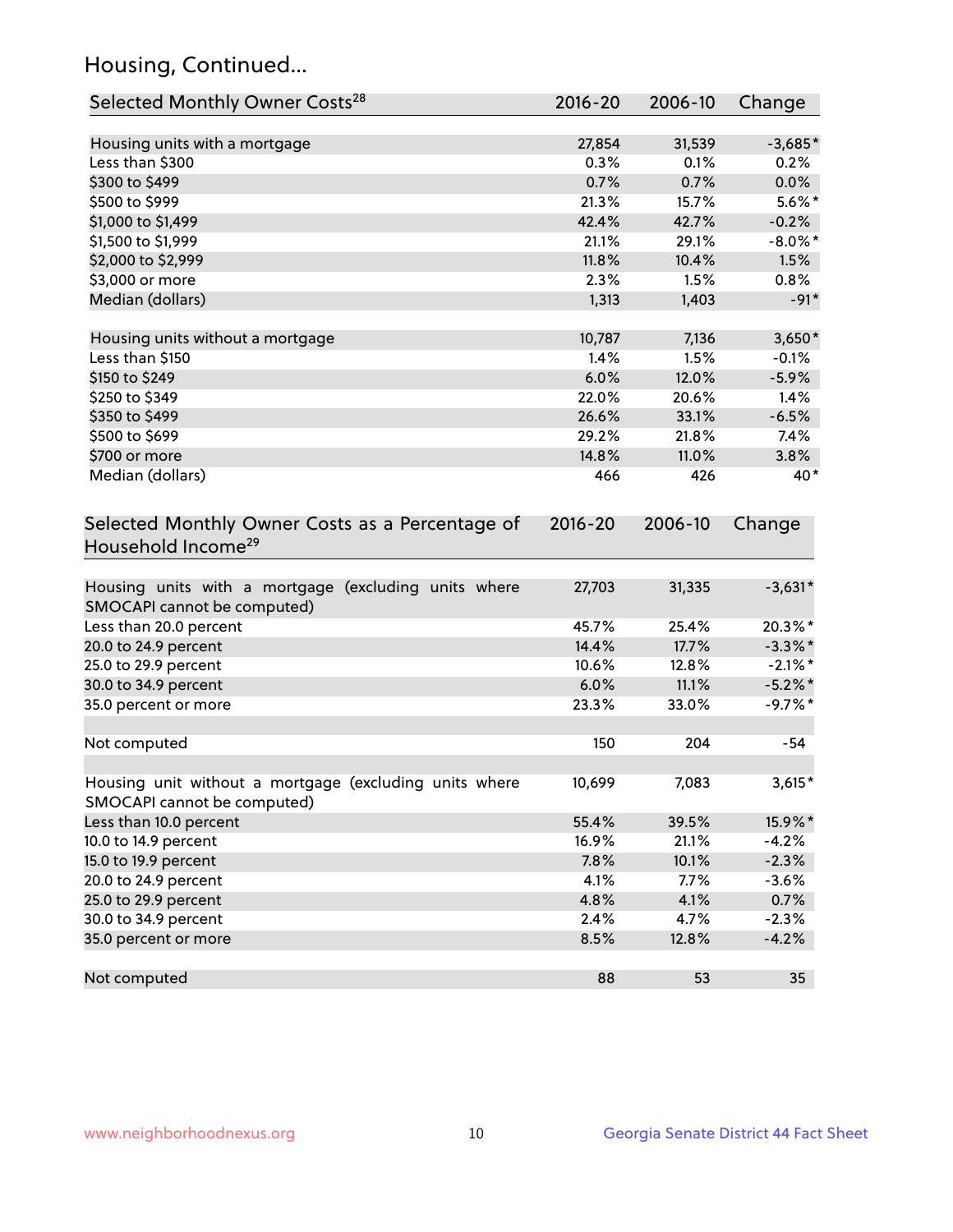## Housing, Continued...

| Gross Rent <sup>30</sup>   | 2016-20 | 2006-10 | Change      |
|----------------------------|---------|---------|-------------|
|                            |         |         |             |
| Occupied units paying rent | 21,703  | 16,853  | 4,849*      |
| Less than \$200            | 0.4%    | 2.3%    | $-1.9%$     |
| \$200 to \$499             | 4.2%    | 6.7%    | $-2.4%$     |
| \$500 to \$749             | 6.5%    | 22.6%   | $-16.1\%$ * |
| \$750 to \$999             | 25.2%   | 30.7%   | $-5.5%$     |
| \$1,000 to \$1,499         | 48.7%   | 29.5%   | 19.2%*      |
| \$1,500 to \$1,999         | 12.2%   | 7.3%    | 4.9%*       |
| \$2,000 or more            | 2.8%    | 1.0%    | $1.8\%$     |
| Median (dollars)           | 1,125   | 996     | $129*$      |
|                            |         |         |             |
| No rent paid               | 685     | 564     | 122         |
|                            |         |         |             |

| Gross Rent as a Percentage of Household Income <sup>31</sup>                   | $2016 - 20$ | 2006-10 | Change     |
|--------------------------------------------------------------------------------|-------------|---------|------------|
|                                                                                |             |         |            |
| Occupied units paying rent (excluding units where GRAPI<br>cannot be computed) | 20,845      | 16,244  | 4,601*     |
| Less than 15.0 percent                                                         | 12.1%       | 8.2%    | 3.9%       |
| 15.0 to 19.9 percent                                                           | 12.7%       | 10.5%   | 2.2%       |
| 20.0 to 24.9 percent                                                           | 12.9%       | 12.2%   | 0.7%       |
| 25.0 to 29.9 percent                                                           | 12.4%       | 11.3%   | 1.1%       |
| 30.0 to 34.9 percent                                                           | 8.5%        | 10.1%   | $-1.6%$    |
| 35.0 percent or more                                                           | 41.4%       | 47.8%   | $-6.3\%$ * |
|                                                                                |             |         |            |
| Not computed                                                                   | 1,542       | 1,173   | 370        |

## Transportation

| Commuting to Work <sup>32</sup>           | 2016-20 | 2006-10 | Change     |
|-------------------------------------------|---------|---------|------------|
|                                           |         |         |            |
| Workers 16 years and over                 | 82,953  | 73,061  | 9,892*     |
| Car, truck, or van - drove alone          | 75.6%   | 79.2%   | $-3.6\%$ * |
| Car, truck, or van - carpooled            | 11.8%   | 12.3%   | $-0.5%$    |
| Public transportation (excluding taxicab) | 2.7%    | 4.0%    | $-1.3\%$ * |
| Walked                                    | 1.0%    | 0.9%    | 0.0%       |
| Other means                               | $1.8\%$ | $1.0\%$ | 0.8%       |
| Worked at home                            | 7.1%    | 2.5%    | 4.5%*      |
|                                           |         |         |            |
| Mean travel time to work (minutes)        | 32.7    | 31.3    | $1.4*$     |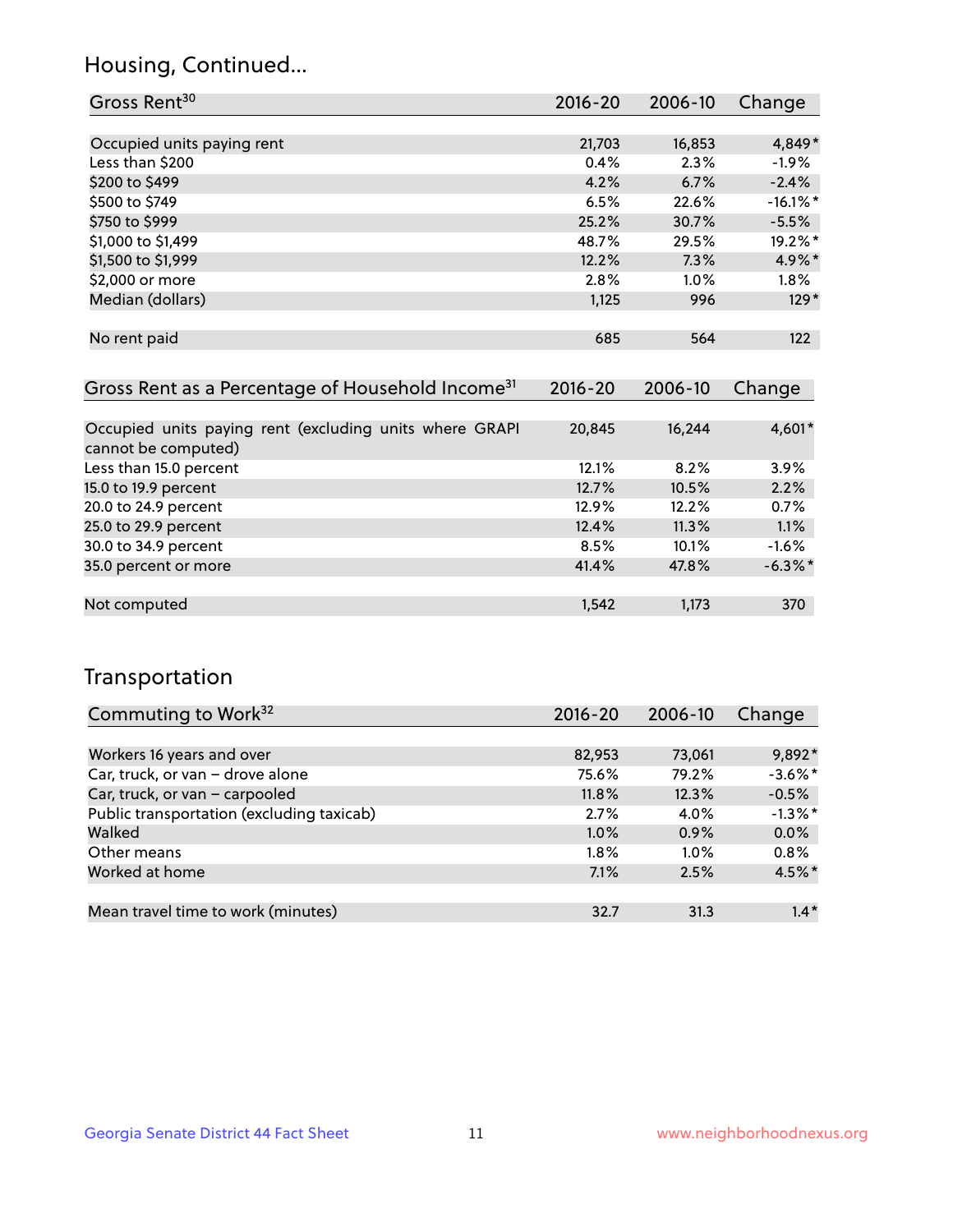## Transportation, Continued...

| Vehicles Available <sup>33</sup> | $2016 - 20$ | 2006-10 | Change     |
|----------------------------------|-------------|---------|------------|
|                                  |             |         |            |
| Occupied housing units           | 61,028      | 56,092  | 4,936*     |
| No vehicles available            | 6.8%        | 6.4%    | 0.4%       |
| 1 vehicle available              | 34.1%       | 37.4%   | $-3.3\%$ * |
| 2 vehicles available             | 35.0%       | 36.2%   | $-1.2%$    |
| 3 or more vehicles available     | 24.2%       | 20.0%   | $4.2\%$ *  |

#### Health

| Health Insurance coverage <sup>34</sup>                 | 2016-20 |
|---------------------------------------------------------|---------|
|                                                         |         |
| Civilian Noninstitutionalized Population                | 176,549 |
| With health insurance coverage                          | 86.2%   |
| With private health insurance coverage                  | 61.6%   |
| With public health coverage                             | 34.5%   |
| No health insurance coverage                            | 13.8%   |
| Civilian Noninstitutionalized Population Under 19 years | 47,193  |
| No health insurance coverage                            | 9.9%    |
| Civilian Noninstitutionalized Population 19 to 64 years | 108,630 |
| In labor force:                                         | 86,156  |
| Employed:                                               | 80,288  |
| With health insurance coverage                          | 85.7%   |
| With private health insurance coverage                  | 80.2%   |
| With public coverage                                    | 9.2%    |
| No health insurance coverage                            | 14.3%   |
| Unemployed:                                             | 5,868   |
| With health insurance coverage                          | 60.7%   |
| With private health insurance coverage                  | 39.2%   |
| With public coverage                                    | 21.9%   |
| No health insurance coverage                            | 39.3%   |
| Not in labor force:                                     | 22,473  |
| With health insurance coverage                          | 75.0%   |
| With private health insurance coverage                  | 44.3%   |
| With public coverage                                    | 41.4%   |
| No health insurance coverage                            | 25.0%   |